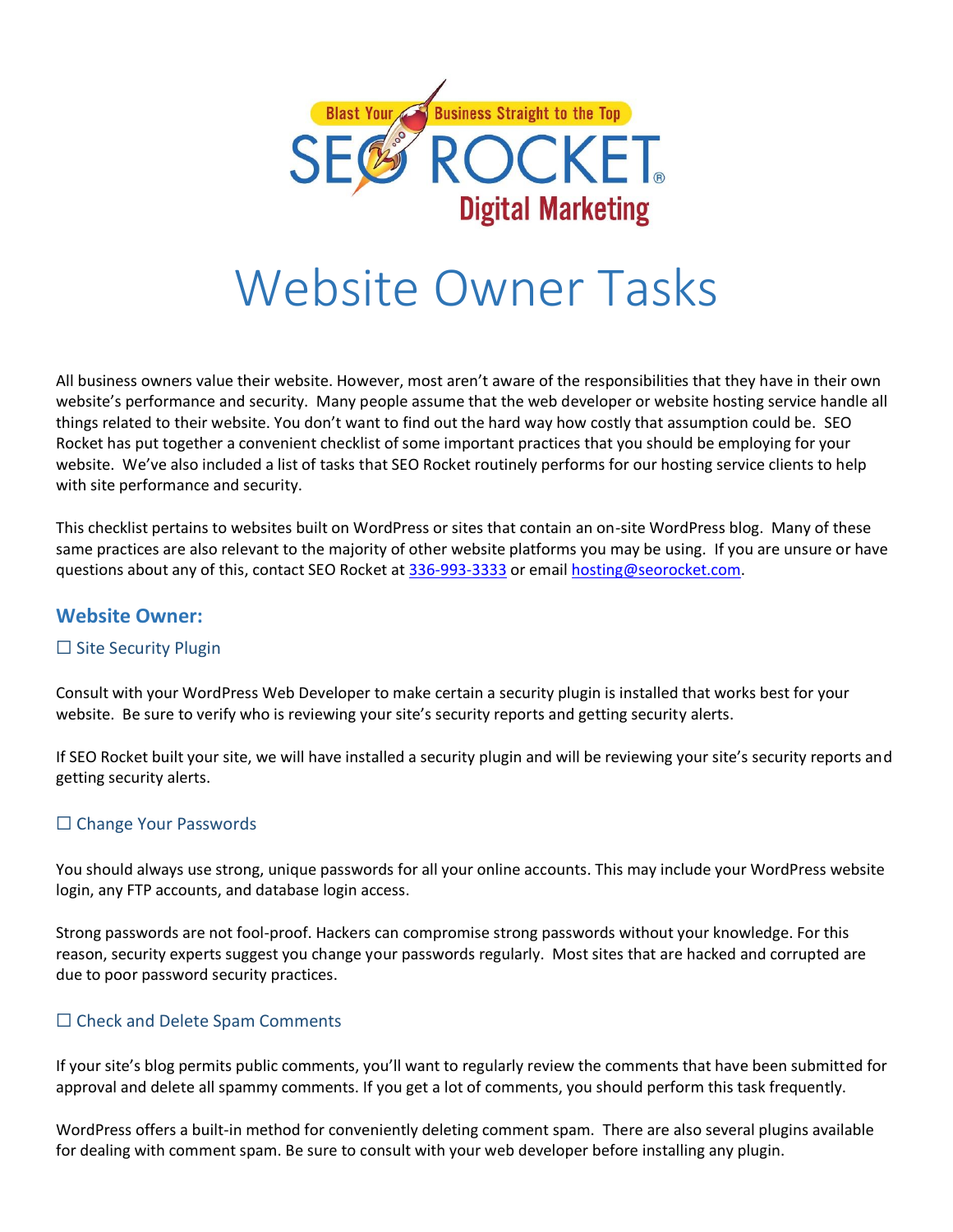#### ☐ Review User Lists and Remove Inactive Users

Make sure your website doesn't allow access to people that no longer should have access to your site in order to prevent security breaches.

#### $\Box$  Dump Drafts and Post Revisions

Delete post revisions and drafts of content you are no longer using so that they don't clog up the database and negatively impact your site's performance.

#### $\Box$  Hosting and Domain Renewal

List yourself as the contact for your hosting service and domain renewal notices. Keeping track of your renewal schedule can help you avoid the possibility of website downtime or the loss of your domain.

**TIP:** Domain registration information is often public. As a result, many scammers will email official-looking notices of domain renewal to you when your domain is about to expire. You can easily avoid these scams by not clicking any links embedded in these reminder emails. Instead, visit your domain registration service website directly and log in to your account to renew your domain.

#### □ Test All Website Forms and Features

Don't assume your web forms or other features always work. Periodically test your site's forms to make sure they are passing along the information as they should. Report any broken web forms or site features to your Web Developer.

#### ☐ Report Broken Links and Missing Content

Report any broken links or missing content on your website to your Web Developer. If you are an SEO client of ours, this is one of our periodic technical SEO checks.

#### □ Media Files Clean Up

It's a good idea to clear out any temporary or redundant media files from your site to help your site's performance.

#### **SEO Rocket:**

#### ✔ Uptime Monitoring

We provide 24/7 uptime monitoring so that we will receive alerts if your site goes down for any reason.

#### $\blacktriangleright$  Backups

SEO Rocket is not liable if your site or database is hacked and becomes corrupted. It is the client's responsibility to notify SEO Rocket if you suspect your site may have been compromised. As part of our hosting services, SEO Rocket keeps monthly backups of your plugins, settings, user accounts, menus, theme settings, posts, pages, and media files. We verify that your backup files are being properly stored on our company's cloud drive account monthly.